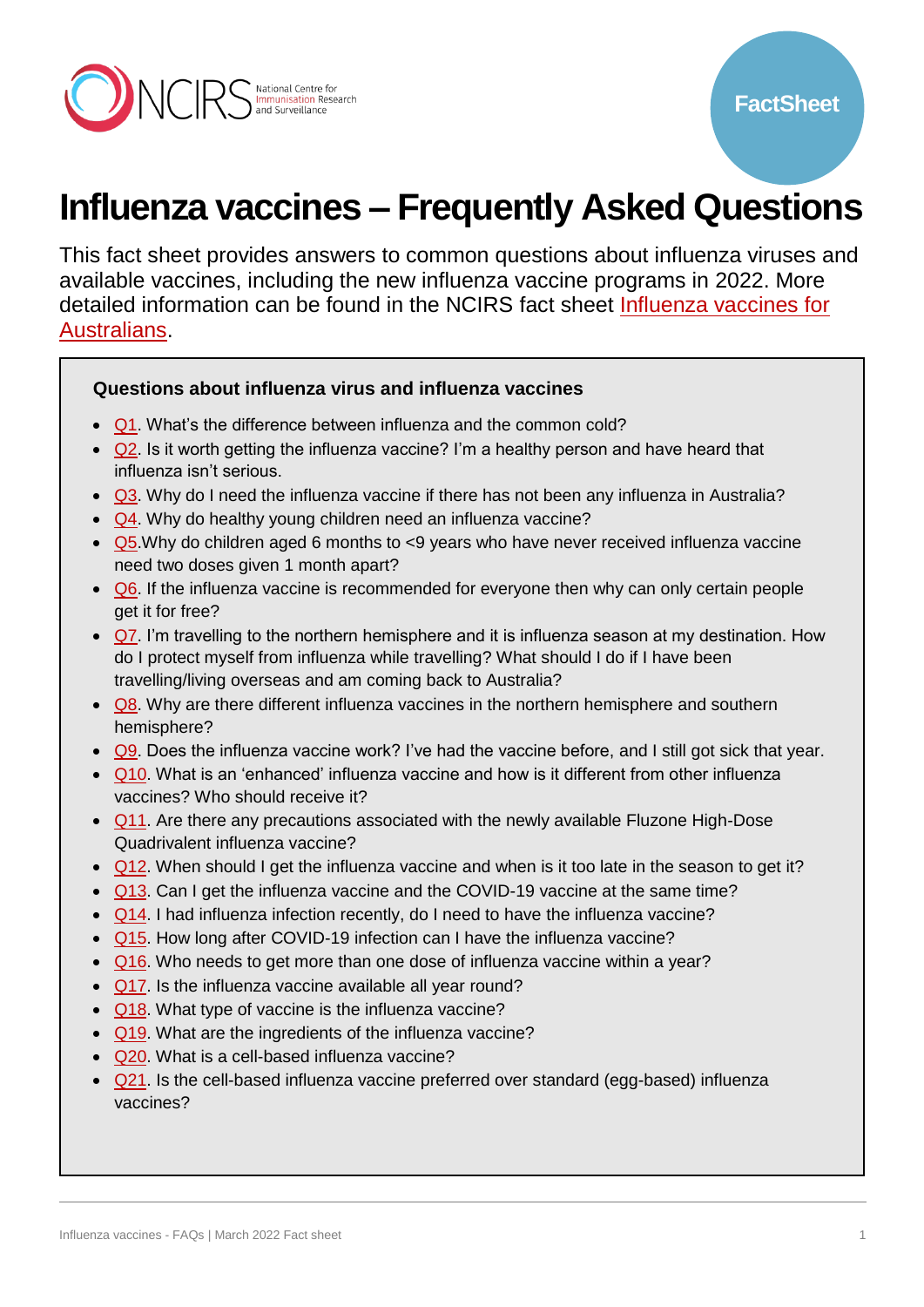# **Questions about the safety of influenza vaccines**

- [Q22.](#page-8-1) I've heard one of the side effects after having the vaccine is getting sick with influenza. Is that true?
- [Q23.](#page-8-2) I've heard influenza vaccine causes seizures in young children. Is that true?
- [Q24.](#page-9-0) What is being done in Australia to make sure vaccines are safe to give to the public?
- [Q25.](#page-9-1) I've been told to get the influenza vaccine when pregnant to protect me and my baby. Is this safe?
- [Q26.](#page-10-0) Can I get the influenza vaccine if I have an egg or a latex allergy?
- [Q27.](#page-10-1) Can the influenza vaccine be given to someone who has had Guillain–Barré syndrome?
- [Q28.](#page-11-0) Can the influenza vaccine be given to someone taking immune checkpoint inhibitors?

# **Questions about influenza virus and influenza vaccines**

# <span id="page-1-0"></span>**Q1. What's the difference between influenza and the common cold?**

Influenza is a respiratory illness that occurs after an infection with influenza viruses.<sup>1</sup> Influenza is often referred to as 'the flu'. Sometimes the term 'the flu' is used incorrectly to describe the common cold, other respiratory viruses or even gastrointestinal illnesses. This is because their symptoms can be similar to those caused by influenza. There are many different viruses and some bacteria that can cause these symptoms. The influenza vaccine will only protect you from the influenza virus.<sup>2</sup> The following table compares symptoms from the common cold and influenza. Usually influenza is more severe and lasts longer than a cold or other viral respiratory illness.

| <b>Cold</b>                                                                                | <b>Symptom</b>                    | <b>Influenza</b>                             |
|--------------------------------------------------------------------------------------------|-----------------------------------|----------------------------------------------|
| $\left(\!\!\left.\mathbin{\dot{\hspace{-.1em}\cdot\hspace{-.1em}\smash{.}}}\right.\right)$ | <b>Fever</b>                      | しんに                                          |
| $\mathbb{G}$                                                                               | <b>Headache</b>                   | Ġ,<br>$\widetilde{\mathcal{C}}$<br>$(\cdot)$ |
| $\left(\!\!\leftarrow\!\!\right)\!\!\left(\!\!\leftarrow\!\!\right)$                       | <b>General aches and pains</b>    | <b>@@@</b>                                   |
| $(\cdot)$                                                                                  | <b>Tired and weak</b>             | (5)(5)(5)                                    |
| ඹ                                                                                          | <b>Extreme fatigue</b>            | ශශශ                                          |
| 444                                                                                        | <b>Runny, stuffy nose</b>         | $(\succ)$                                    |
| $\left(\frac{1}{2}\right)$<br>$\left(\ddot{\cdot}\right)$<br>$\hat{S}$                     | <b>Sneezing</b>                   | $(\succ$                                     |
|                                                                                            | <b>Sore throat</b>                |                                              |
|                                                                                            | <b>Chest discomfort, coughing</b> |                                              |
| ͡••)= rarely;<br>িশ <sup>্ব</sup> = often                                                  |                                   |                                              |

Table adapted from: Immunize Canada - Is it a cold or influenza? Available from: [www.immunize.ca/sites/default/files/resources/176e.pdf](https://immunize.ca/sites/default/files/resources/176e.pdf) (Accessed March 2022)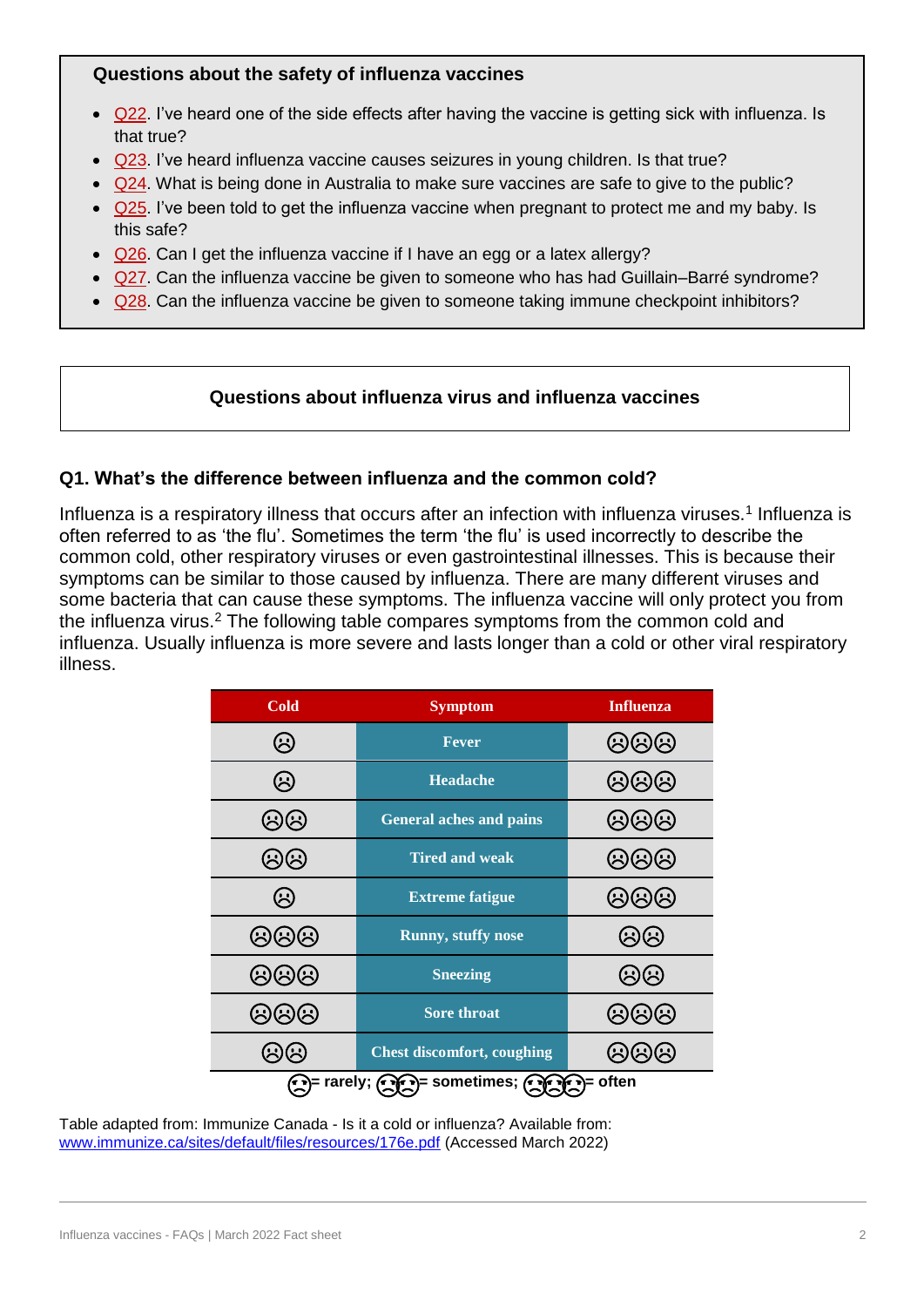# <span id="page-2-0"></span>**Q2. Is it worth getting the influenza vaccine? I'm a healthy person and have heard that influenza isn't serious.**

Yes, it is important to get the influenza vaccine even if you are healthy. Most Australians who get influenza are quite sick for a few days with fever, aches and pains, and sore throat, and then recover without lasting effects (see [Q1\)](#page-1-0). However, influenza can cause serious illness in some people; this can lead to hospitalisation or even death.

It is not possible to predict who will be severely affected by influenza. Each year, previously healthy people are hospitalised and die from the virus. Although around 100 deaths and 5,100 hospitalisations due to influenza are reported each year, $3$  many cases don't get identified, so the true impact of influenza is much greater.

Apart from becoming ill, having influenza can be a big inconvenience. People can miss time from work or school because either they are too sick to attend or they have to take time off to care for a sick child. One study has shown that parents of children under 3 years of age missed an average of 3 days of work to stay home and care for their sick child.<sup>4</sup> The estimated cost to the Australian healthcare system for GP visits and hospitalisations was \$115 million per year for each year between April 2000 and March 2006.<sup>5</sup>

In addition to protecting you from influenza, vaccination also protects people around you. If you don't catch influenza, then you can't spread the infection. It is particularly important to protect vulnerable people who can't get the vaccine themselves or don't respond strongly to it, such as young babies under 6 months of age and people who have low immunity.6,7

The influenza vaccine is not completely protective because the circulating influenza strain may change and people's individual response to the vaccine may differ. However, it is our best protection against infection and potentially serious complications, including death.

Given SARS-CoV-2 (the virus that causes COVID-19) continues to circulate, it is even more important to get an influenza vaccine to stay healthy, to protect others from getting influenza and to reduce impact on our health systems.

# <span id="page-2-1"></span>**Q3. Why do I need the influenza vaccine if there has not been any influenza in Australia?**

[Influenza](https://www.health.gov.au/health-topics/flu-influenza) is a highly contagious infection of the airways. It is often a mild disease but it can cause serious illness in otherwise healthy people. It can affect people of all ages and in some people it can cause hospitalisation and death.

Although during the COVID-19 pandemic in 2020–2022, there has been reduced circulation of influenza virus and lower levels of influenza vaccine coverage than in previous years, with borders reopening, a resurgence of influenza is expected in 2022.

Vaccination is a safe and effective way to protect yourself from serious disease caused by influenza. By getting vaccinated against influenza, you can also help protect other people, especially people who are too sick or too young to be vaccinated. The more people who are vaccinated in your community, the less likely the disease will spread.

Yearly influenza vaccination is recommended for people aged 6 months and older. Anyone who wants to protect themselves against influenza can talk to their immunisation provider about getting immunised (see [Q6\)](#page-3-1).

# <span id="page-2-2"></span>**Q4. Why do healthy young children need an influenza vaccine?**

Compared with older children and adults, infants and children under 5 years of age, including those without pre-existing medical conditions, are more likely to get severe influenza infection, resulting in hospitalisation.<sup>3,8</sup> In 2017, approximately 1 in 400 children were diagnosed with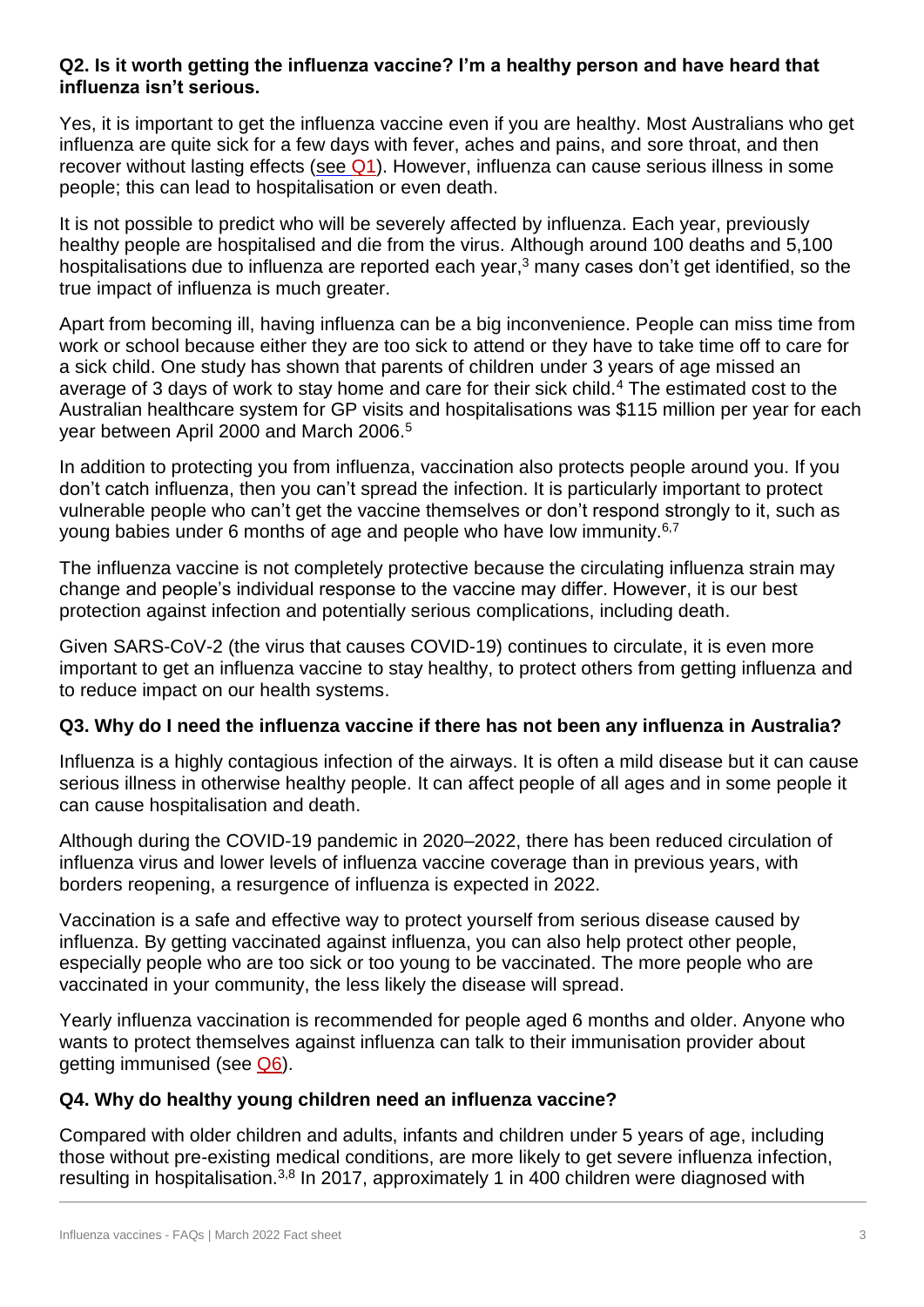laboratory-confirmed influenza. Previously healthy children can be severely ill and suffer from influenza-associated complications such as pneumonia and encephalitis. $9-11$ 

#### <span id="page-3-0"></span>**Q5. Why do children 6 months to <9 years of age who have never received influenza vaccine need two doses?**

Children 6 months to <9 years of age receiving influenza vaccine for the first time need two doses, given at least 4 weeks apart to maximise the immune response to the vaccine strains.

Children who received one or more doses of influenza vaccine in a previous season only need one dose in the current and future seasons.

#### <span id="page-3-1"></span>**Q6. If the influenza vaccine is recommended for everyone then why can only certain people get it for free?**

The influenza vaccine is funded by the government under the National Immunisation Program (NIP) for certain groups of people who are at the highest risk of severe influenza or are more likely to get complications from influenza than the general population.<sup>12</sup> These groups include:

- children aged 6 months to under 5 years
- all Aboriginal and Torres Strait Islander people older than 6 months
- all adults aged 65 years and older
- pregnant women
- people with certain underlying medical conditions.

Since 2005, decisions on what vaccines are provided for free, and for whom, are made following a process that involves the Pharmaceutical Benefits Advisory Committee. <sup>13</sup> This ensures any government spending on a health intervention is cost-effective. This is important as there is a limited amount of money that is available for healthcare in Australia and these funds need to be used for the greatest benefit for the whole population.

However, people who are not eligible for influenza vaccine on the NIP will still benefit from vaccination (see [Q2\)](#page-2-0). The [Australian Immunisation Handbook](https://immunisationhandbook.health.gov.au/vaccine-preventable-diseases/influenza-flu) (the national clinical guideline advising on the safest and most effective use of vaccines in Australia) recommends the influenza vaccine from 6 months of age.<sup>14</sup> Influenza vaccines can be purchased for around \$10–\$20 each.

#### <span id="page-3-2"></span>**Q7. I'm travelling to the northern hemisphere and it is influenza season at my destination. How do I protect myself from influenza while travelling? What should I do if I have been travelling/living overseas and am coming back to Australia?**

Travellers may be exposed to the influenza virus at any time throughout the year regardless of their destination. The influenza season in the southern hemisphere is mostly from April to September; in the northern hemisphere, it is from October to May. Influenza activity in the tropics has been reported throughout the year.

People travelling in large tourist groups or those travelling in confined spaces for days to weeks, such as on a cruise ship, are at particular risk of influenza.<sup>15,16</sup> People can get infection either before departure or from travel to areas of the world where influenza may be circulating at that time.

Influenza vaccination is recommended if travelling, especially if it is known before travel that influenza is circulating in the destination region. Some brands of current southern hemisphere influenza vaccine are available from March through February the following year (when the vaccine expires). A northern hemisphere formulation of influenza vaccine may be preferred if travelling in the northern hemisphere during their influenza season, but is generally unavailable in Australia. The southern hemisphere formulation is considered as an acceptable alternative; a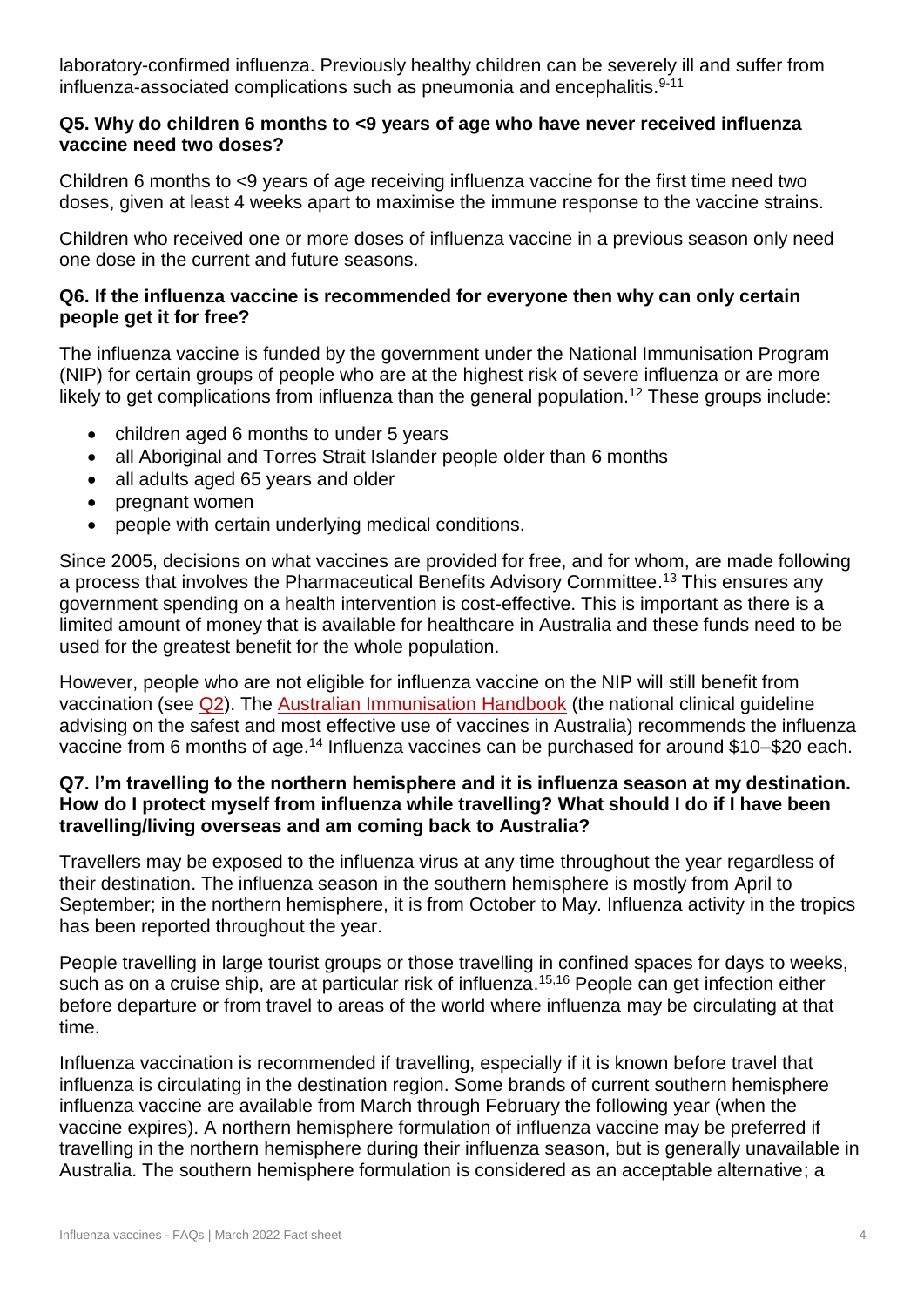second dose late in the season may be given even if the person has received this vaccine earlier in the current season.

If you have returned to Australia from living or travelling overseas, consider getting vaccinated with the currently available local vaccine for optimal protection if you have not had it before, regardless of the time of the year.

#### <span id="page-4-0"></span>**Q8. Why are there different influenza vaccines in the northern hemisphere and the southern hemisphere?**

The influenza vaccine is designed to protect against the four influenza viruses that are most likely to spread and cause illness among people during the upcoming influenza season.

The circulating strains of influenza virus vary each year in both the northern and southern hemispheres. Therefore, the influenza vaccine composition is reviewed each year based on which influenza viruses are making people sick, the extent to which those viruses are spreading and how well the previous season's vaccine protects against those viruses.

Annual influenza immunisation is hence strongly recommended to have the best possible protection against influenza disease and its complications.

#### <span id="page-4-1"></span>**Q9. Does the influenza vaccine work? I've had the vaccine before and I still got sick that year.**

Extensive research has shown the influenza vaccine is effective. It takes 2 weeks after the influenza vaccination for you to develop immunity.

How well the influenza vaccine works can vary among different people and in different years, as it depends on several factors, such as age and health of the person receiving the vaccine and the match between the vaccine strains and those circulating in the community.

Influenza vaccination can prevent illness in about 50–60% of young children and healthy adults under the age of 65 years, although this figure varies year by year.<sup>17,18</sup>

People with an underlying medical condition, such as those with low immunity, or the elderly, may not respond as well to the influenza vaccine as healthy adults do and so the level of protection they get from the vaccine may be less. However, among high-risk individuals such as nursing home residents, the vaccine prevents pneumonia and hospitalisation due to influenza.<sup>19</sup> Because of the higher risk of severe influenza in the elderly, any protection provided by vaccination against influenza is worthwhile.

As the vaccine is not 100% effective, it means a small proportion of people may catch the influenza virus after getting the vaccine. People sometimes think they have caught influenza after getting vaccination but that is not the case. Influenza vaccine cannot give you influenza because it does not contain a live virus. Sometimes people catch influenza before getting the influenza vaccine but their symptoms don't appear until shortly after being vaccinated. This makes them think the vaccine didn't work or even (mistakenly) that the vaccine made them sick.

Similarly, a person who is vaccinated against influenza may catch a different virus that is mistaken for influenza (see [Q1\)](#page-1-0). For instance, respiratory syncytial virus (RSV) and parainfluenza are viruses that cause symptoms similar to those of influenza, spread in the community at the same time as influenza and can cause severe illness and complications just like influenza.<sup>20</sup>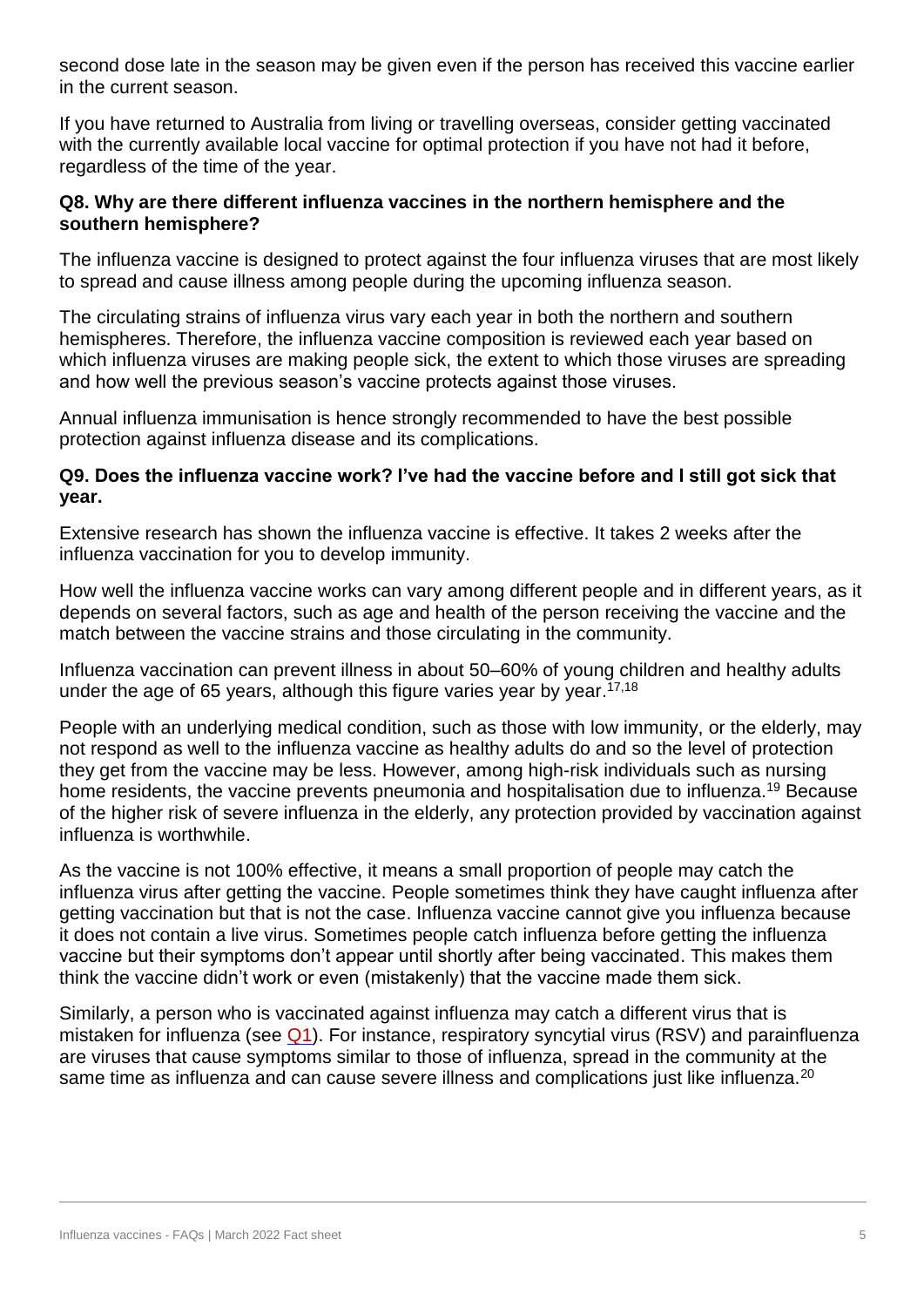# <span id="page-5-0"></span>**Q10. What is an 'enhanced' influenza vaccine and how is it different from other influenza vaccines? Who should receive it?**

An enhanced influenza vaccine is one that is specifically designed to increase the immune system's response to the vaccine. It can contain the standard amount of antigen but with an adjuvant (a compound that stimulates a higher immune response to a vaccine) or contain a higher amount of antigen but with no adjuvant.

The highest disease burden from influenza occurs in the elderly in terms of serious complications and death rates.<sup>3</sup> The elderly do not respond as well to the influenza vaccine as younger adults do, as the immune system weakens with age. The level of protection they get from the influenza vaccine is usually less than that of a younger person. This underpins the need for 'enhanced' influenza vaccines for people 65 years of age and older to better protect them from influenza infection.

Two 'enhanced' influenza vaccines are available for older people in 2022. Fluad Quad (adjuvanted) is available for people aged ≥65 years and Fluzone High-Dose Quadrivalent is available for people aged ≥60 years.

Fluzone High-Dose Quadrivalent is a newly registered inactivated split-virus influenza vaccine. It contains 240 micrograms haemagglutinin (60 µg for each strain), four times the amount in standard-dose influenza vaccines. It has a similar safety and superior effectiveness profile as the standard-dose influenza vaccines and a similar safety and effectiveness profile as the adjuvanted influenza vaccine.<sup>21-24</sup> Both Fluzone High-Dose Quadrivalent and Fluad Quad are preferentially recommended over standard-dose influenza vaccine. There is no preference between Fluad Quad and Fluzone High-Dose Quadrivalent. Both vaccines are latex-free and safe in people with latex allergy.

While both enhanced vaccines are recommended in preference over standard-dose influenza vaccines for people aged ≥65 years, in 2022, only Fluad Quad is available free of charge via the National Immunisation Program (NIP).

#### <span id="page-5-1"></span>**Q11. Are there any precautions associated with the newly available Fluzone High-Dose Quadrivalent influenza vaccine?**

Precautions to be taken when administering high-dose influenza vaccines are comparable to those for standard-dose and adjuvanted influenza vaccines. Fluzone High-Dose Quadrivalent is contraindicated in individuals with a history of severe allergic reaction after receiving any influenza vaccine and to any component of the vaccine. Although this is an egg-based vaccine, people with a history of anaphylaxis to egg can still receive it.

There are currently no specific data on the co-administration of Fluzone High-Dose Quadrivalent with other vaccines. However, people can receive it with other vaccines, including COVID-19 vaccines.

In addition, adverse events after vaccination with Fluzone High-Dose Quadrivalent are slightly more common than those with standard-dose influenza vaccines, but these are mostly mild and temporary.<sup>25</sup> Adverse events following vaccination with high-dose influenza vaccines are similar to those following vaccination with adjuvanted influenza vaccines.<sup>26-28</sup>

# <span id="page-5-2"></span>**Q12. When should I get the influenza vaccine and when is it too late in the season to get it?**

It is recommended you get annual influenza vaccine before the influenza season starts. Immunisation providers should start giving vaccinations as soon as vaccine is available.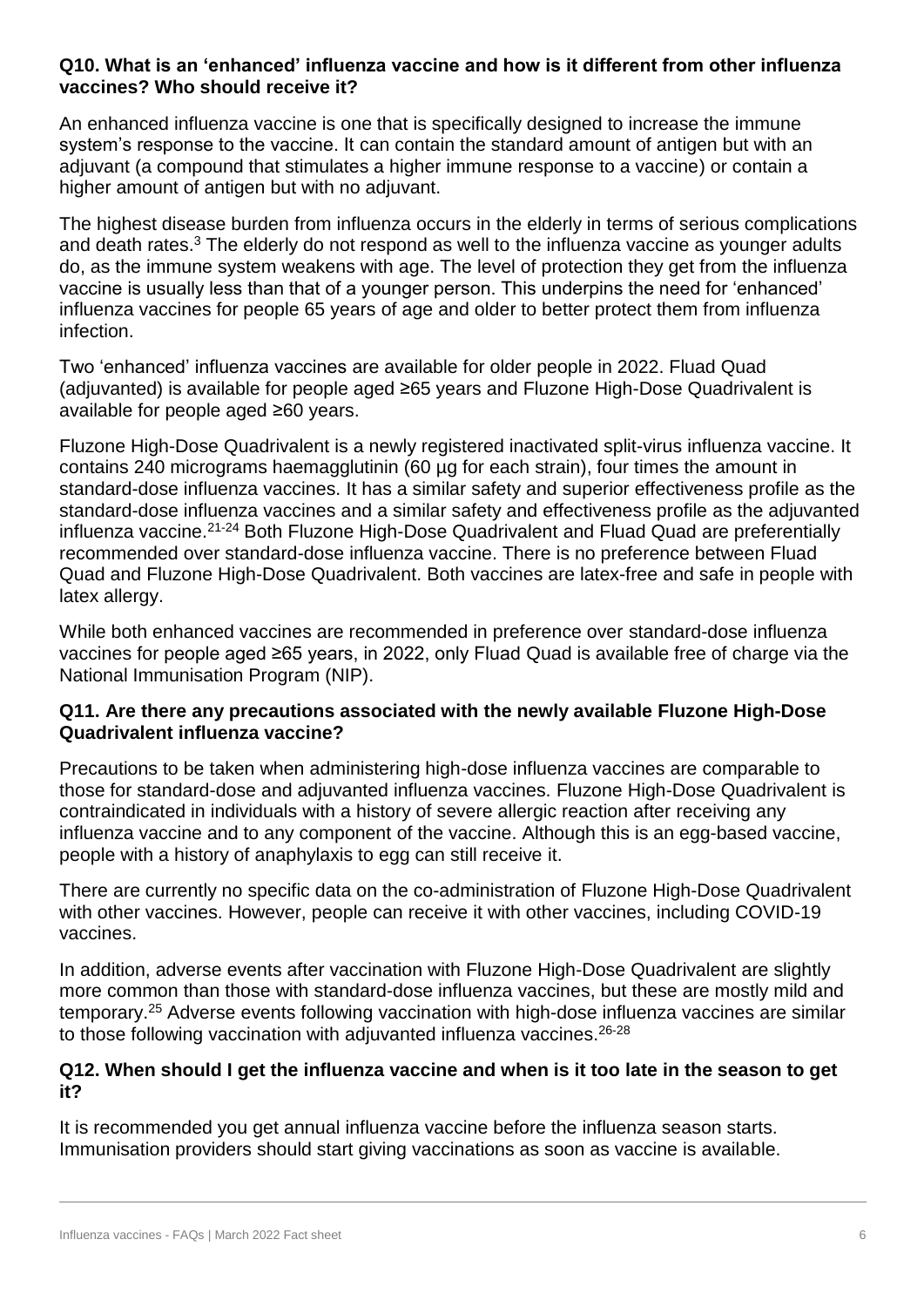The peak of influenza activity in Australia can vary each year. Typically it occurs between June and September, but infections can occur year round.

It is never too late in the year to get influenza vaccine. Vaccination should continue to be offered throughout the influenza season, as long as vaccine is available (note: most years vaccine brands don't expire until end of February the following year). Evidence suggests optimal protection occurs in the 3–4 months following vaccination; ideally vaccination before the expected winter peak is advisable.<sup>29,30</sup>

For pregnant women, influenza vaccine is recommended in every pregnancy and it is safe for the mother and the unborn baby to receive the vaccine at any stage of pregnancy. Women who are in their first trimester in the first quarter of the year may wish to wait until the current year's seasonal influenza vaccine becomes available, rather than receiving the previous year's influenza vaccine. Influenza vaccine can safely be given at the same time as pertussis vaccine.

# <span id="page-6-0"></span>**Q13. Can I get an influenza vaccine with a COVID-19 vaccine?**

Yes, you can get an influenza vaccine at the same time as a COVID-19 vaccine. Studies show that co-administration of COVID-19 and influenza vaccines is safe and produces a good immune response.

The [COVID-19 vaccine](https://www.health.gov.au/initiatives-and-programs/covid-19-vaccines/approved-vaccines) does not protect against influenza, so you should still have your annual influenza vaccine.

For more information, refer to [ATAGI advice on influenza and COVID-19 vaccines.](https://www.health.gov.au/resources/publications/covid-19-vaccination-atagi-advice-on-influenza-and-covid-19-vaccines)

# <span id="page-6-1"></span>**Q14. I had influenza infection recently, do I still need to get the influenza vaccine?**

Yes even if you have had influenza infection recently, you should get the influenza vaccine as it can lower your risk of becoming ill from other strains of the influenza virus. Yearly influenza vaccination is recommended for people aged 6 months and older.

# <span id="page-6-2"></span>**Q15. How long after COVID-19 infection can I have the influenza vaccine?**

There is no set timeframe to wait between having a COVID-19 infection and then having the influenza vaccine. Once you are feeling well and have no fever, you may receive an influenza vaccine.

# <span id="page-6-3"></span>**Q16. Who needs to get more than one dose of influenza vaccine within a year?**

People recommended to receive a second dose of influenza vaccine within a year include:

- Children 9 years of age and younger receiving their influenza vaccine for the first time. Two doses 4 weeks apart are required for an adequate immune response.
- People who have had a haematopoietic stem cell transplant or solid organ transplant and are receiving influenza vaccine for the first time after transplant.
- Pregnant women, who may be vaccinated with the next season's influenza vaccine if it becomes available in the latter part of their pregnancy, even if they were vaccinated with the previous season's vaccine prior to or earlier in pregnancy (see [Q25\)](#page-7-1).
- Overseas travellers, who may benefit from a second dose of this season's influenza vaccine if going to the northern hemisphere winter and receiving the northern hemisphere formulation there is not feasible (see [Q7\)](#page-3-2).

There is not enough evidence to routinely support a second dose in the general population at this time, even if the influenza vaccine was given early in the season. The few studies of antibody responses (an indirect measure of protection) following a second dose of influenza vaccine in the same season in adults have not shown consistent results. For example, two studies in the elderly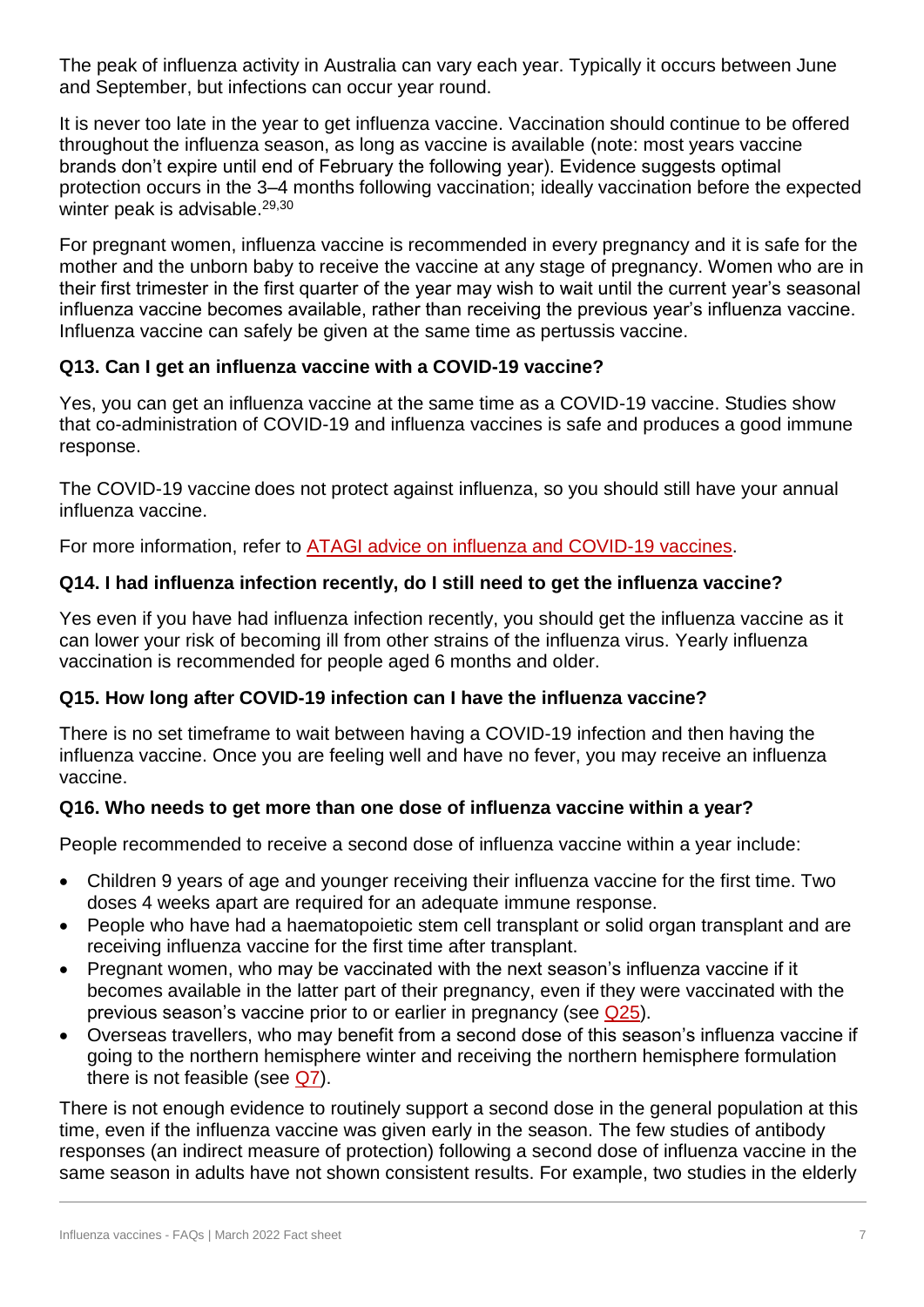of a second vaccine dose at either 1 month or 3 months after the first dose did not show higher antibody levels,<sup>31-33</sup> while a third study suggested a better antibody response after a booster dose at 3 months in frail elderly patients.<sup>34</sup>

# <span id="page-7-0"></span>**Q17. Is the influenza vaccine available all year round?**

The influenza vaccine is usually available from late March through February the following year (when the vaccine expires). This means there may be a gap of about 1–2 month where no influenza vaccine may be available.

# <span id="page-7-1"></span>**Q18. What type of vaccine is the influenza vaccine?**

All influenza vaccines available in Australia are either split virion or subunit vaccines. They are prepared from purified inactivated influenza virus that has been cultivated in embryonated hens' eggs (standard influenza vaccines and adjuvanted influenza vaccine) or propagated in Madin-Darby canine kidney (MDCK) cells (cell-based influenza vaccine).

# <span id="page-7-2"></span>**Q19. What are the ingredients of the influenza vaccine?**

All influenza vaccines available in Australia are quadrivalent as they contain 4 influenza virus strains – 2 influenza A subtypes and 2 influenza B lineages.

Standard (egg-based) influenza vaccines contain 15 µg of haemagglutinin per strain per dose with no adjuvant. Similarly, the available cell-based influenza vaccine contains 15 µg of haemagglutinin per strain per dose with no adjuvant.

The available adjuvanted influenza vaccine is egg-based, and contains the standard 15 ug of haemagglutinin per strain per dose, with MF59 as the adjuvant. The adjuvanted influenza vaccine is formulated to induce a greater immune response than standard influenza vaccines.

High-dose (egg-based) influenza vaccines contain 60 µg of haemagglutinin per strain per dose with no adjuvant. The high-dose influenza vaccine is also formulated to induce a greater immune response than standard influenza vaccines.

Although egg-based vaccines may contain traces of egg-derived protein (ovalbumin), they contain less than 1 μg of ovalbumin per dose.

# <span id="page-7-3"></span>**Q20. What is a cell-based influenza vaccine?**

Cell-based influenza vaccines are prepared in Madin-Darby canine kidney (MDCK) cells. This method is different from the traditional method of producing standard influenza vaccines, which involves hens' eggs. In recent years, there has been concern that the replication of influenza viruses in eggs during vaccine production results in antigenic changes that could make them less closely related to the circulating strains. This 'antigenic mismatch' has been a particular problem for influenza A/H3N2 subtypes and is thought to have contributed to lower influenza vaccine effectiveness in some years (particularly when A/H3N2 was the predominant strain). 35,36

Also, there is a logistical concern that supply of influenza vaccines could be compromised if there was a worldwide shortage of eggs, or if rapid increases in vaccines were needed (e.g. in an influenza pandemic). Cell-based influenza vaccine production diversifies the supply lines and theoretically mitigates the 'antigenic mismatch' issue of egg-based vaccine production.

Flucelvax Quad is currently the only cell-based inactivated influenza vaccine that has been registered for use in Australia. It is approved for use in people from 2 years of age. This vaccine is currently not funded under the NIP for any population groups.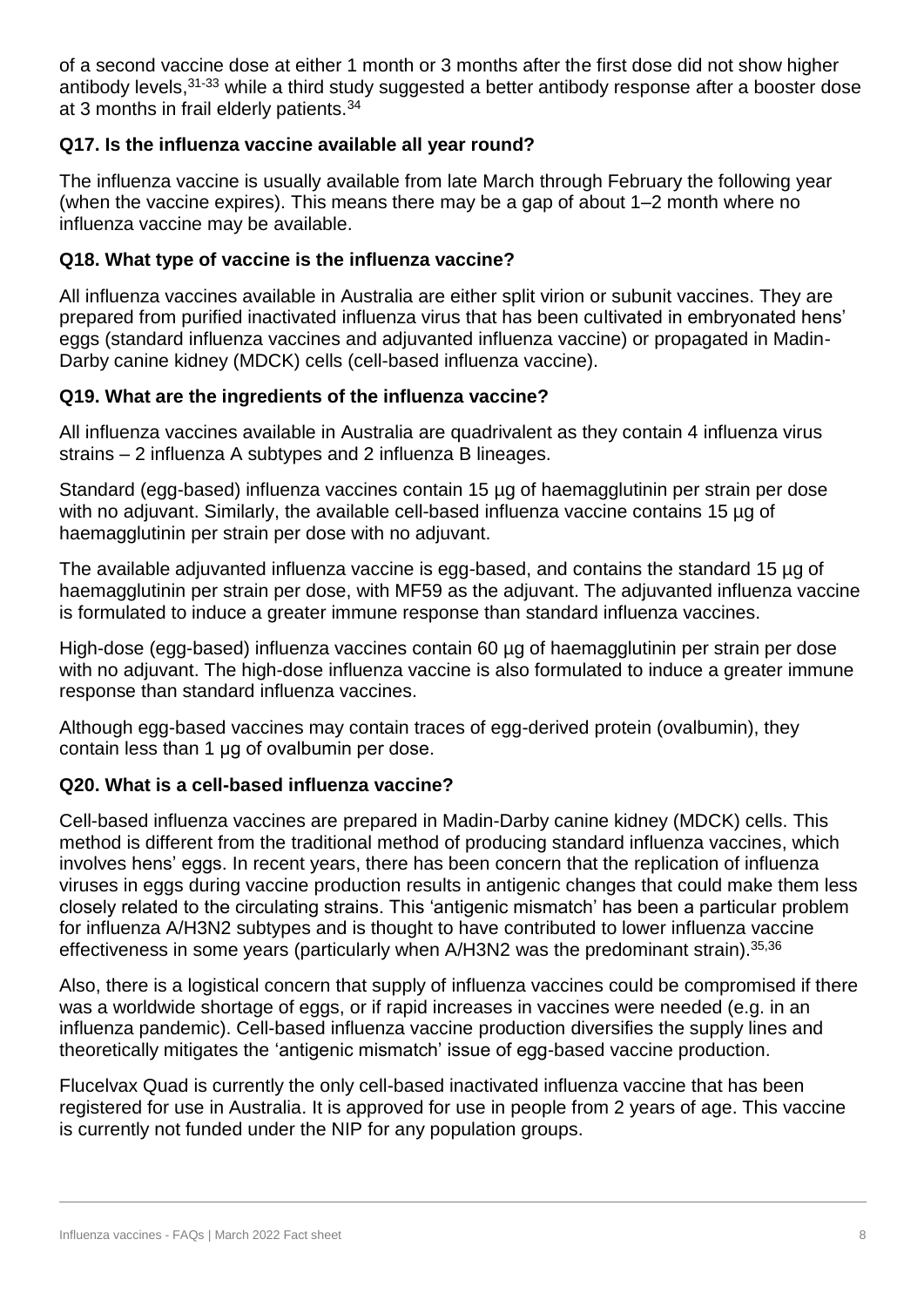#### <span id="page-8-0"></span>**Q21. Is the cell-based influenza vaccine preferred over standard (egg-based) influenza vaccines?**

Although there are some theoretical advantages of cell-based influenza vaccines (see [Q20\)](#page-6-0), studies have shown that the cell-based influenza vaccine has a similar efficacy and safety profile to standard influenza vaccines.<sup>37-41</sup> There is no preferential recommendation for its use over the standard influenza vaccines.

Standard influenza vaccines are currently preferred for use in pregnancy because a large body of evidence supports their safety in pregnant women. While the use of cell-based influenza vaccines in pregnancy has not been assessed, there are no theoretical concerns regarding their safety in pregnant women.

The remaining eligible population can receive either standard influenza vaccine or cell-based influenza vaccine.

# **Questions about the safety of influenza vaccines**

# <span id="page-8-1"></span>**Q22. I've heard one of the side effects after having the vaccine is getting sick with influenza. Is that true?**

It is not possible for the influenza vaccine to give you influenza. This is because all influenza vaccines in use in Australia are 'inactivated', which means the vaccine is only made with parts of the outside 'shell' of the influenza virus, and it is not alive or functioning like a whole virus.<sup>42</sup>

Sometimes the normal responses the body experiences after getting the vaccine (i.e. side effects) are similar to the early signs of influenza. This can make people think they have gotten influenza from the vaccine. For example, the expected side effects of the vaccine are swelling, redness and pain at the injection site but also fever, tiredness and muscle aches which also occur when you get influenza (see  $Q_1$ ,  $Q_2$ ). However, these side effects are a sign that the vaccine is triggering an immune response, which is what it is designed to do. The symptoms can start within a few hours of being vaccinated, last 1–2 days, and are generally much milder than an actual influenza infection. These symptoms go away on their own once your body has successfully made an immune response to the vaccine, which will protect you from influenza virus.<sup>43</sup>

#### <span id="page-8-2"></span>**Q23. I've heard influenza vaccine causes seizures in young children. Is that true?**

Febrile seizures can be triggered by fever of any cause. A small proportion of children (2–4%) are susceptible to febrile seizures until they are 6 years old. <sup>44</sup> The seizures themselves usually last around 1 or 2 minutes with loss of consciousness. Nearly all children who have a febrile seizure, regardless of the cause, will recover quickly. Studies have shown that academic outcomes and behaviour in children who have febrile seizures are the same as in children without seizures.<sup>45</sup> The risk of epilepsy in children who have a simple febrile seizure is only slightly higher than in the general population and likely related to underlying genetic predisposition.<sup>46</sup>

Influenza infection itself can cause fever and results in many more febrile seizures than vaccination. Influenza is one of the most common infectious causes of febrile seizures in children hospitalised in the winter in Australia.<sup>47</sup> In one study 6% of children hospitalised with influenza suffered a febrile seizure.<sup>48</sup> Compare this with febrile seizures related to fever after influenza vaccination which occurred in approximately 1 in every 20,000 children who receive the vaccine.49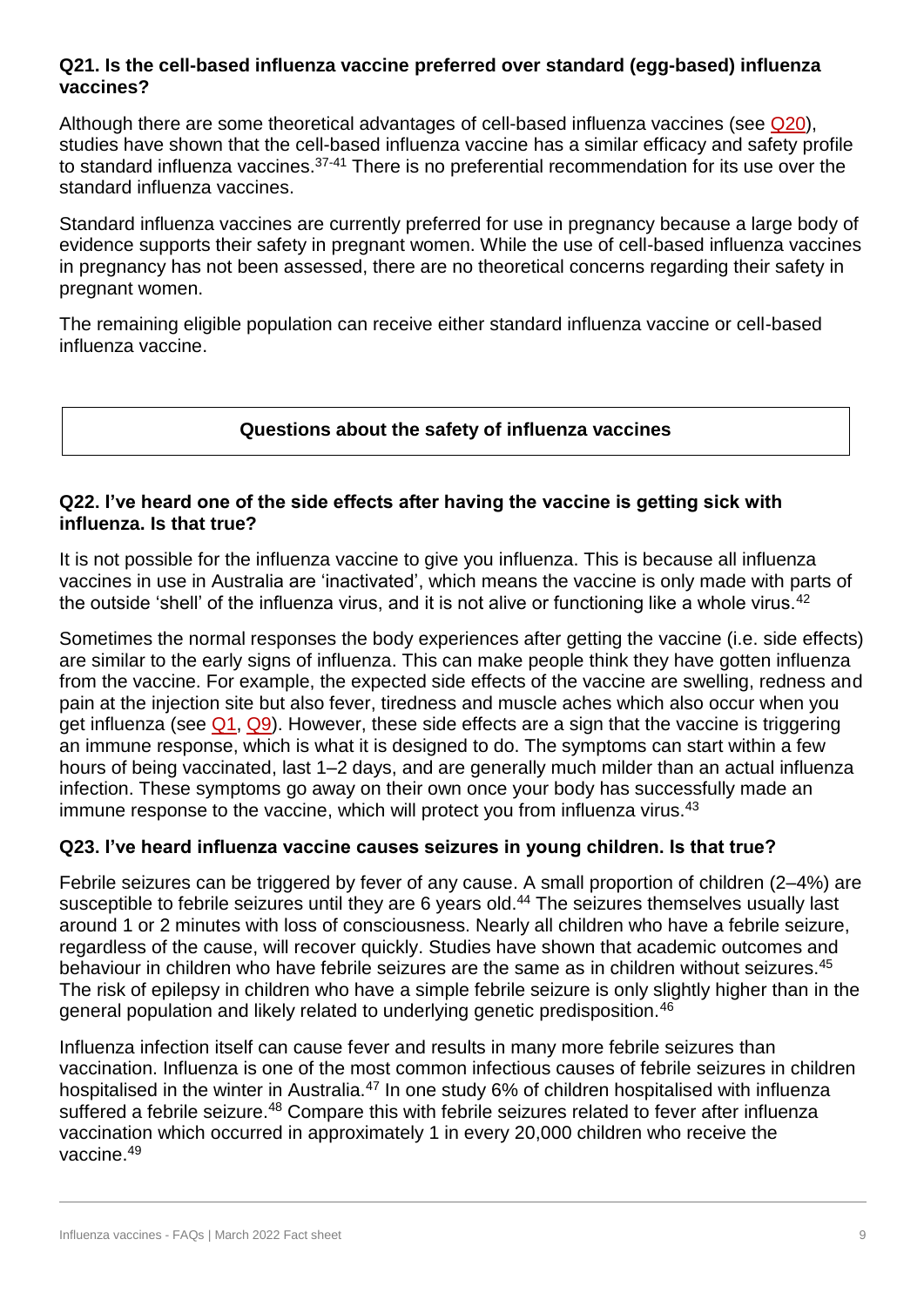In Australia in 2010, higher than expected numbers of fever and febrile seizures following influenza vaccination were detected in children under 5 years of age, particularly in children under 3 years of age. <sup>50</sup> Upon investigation, the reports were linked to only one manufacturer's influenza vaccine and the issue was likely caused by the manufacturing process for that particular vaccine. 51-53 This vaccine is no longer available in Australia.

Enhanced safety monitoring systems for influenza vaccines introduced in recent years, such as [AusVaxSafety](https://www.ausvaxsafety.org.au/) (see [Q24\)](#page-7-0), have confirmed that influenza vaccine is safe in children under 5 years, reporting low rates of fever and medical attendance after vaccination.<sup>44</sup>

# <span id="page-9-0"></span>**Q24. What is done in Australia to make sure vaccines are safe to give to the public?**

The safety of vaccines is reviewed and monitored at all stages of the vaccine development process, from initial lab-based research, vaccine registration, recommendations on the use of the vaccine to ongoing surveillance once the vaccine is being used in the population.

In Australia, the Therapeutic Goods Administration (TGA) is responsible for registering vaccines for use in the country. The TGA uses the latest research and testing information available to evaluate and ensure the safety and efficacy of vaccines. Independent medical and scientific advice on the safety, quality and efficacy of vaccines is provided by experts who make up the Advisory Committee on Vaccines (ACV). 54

Once vaccines are registered and in use, the TGA continues to monitor their safety and effectiveness through a national monitoring system. If the TGA receives information that there are safety concerns about a vaccine, the issue is investigated immediately.<sup>55</sup>

Australia also conducts active safety monitoring of vaccines using a system called AusVaxSafety. AusVaxSafety collects adverse events data directly from patients via an SMS-based survey after vaccination at certain GPs and immunisation providers. Data are collected in near real-time and analysed for safety concerns. The latest safety data are available on the [AusVaxSafety website.](https://www.ausvaxsafety.org.au/)

Another important body is the Australian Technical Advisory Group on Immunisation (ATAGI).<sup>56</sup> This group advises the government on existing, new and emerging vaccines in relation to their effectiveness and use in Australian populations. ATAGI produces the [Australian Immunisation](https://immunisationhandbook.health.gov.au/)  [Handbook,](https://immunisationhandbook.health.gov.au/) the national clinical guideline advising on the safest and most effective use of vaccines in Australia. ATAGI and the ACV work together with other bodies on the implementation of immunisation policies, procedures and vaccine safety.

# <span id="page-9-1"></span>**Q25. I've been told to get the influenza vaccine when pregnant to protect me and my baby. Is this safe?**

Influenza vaccine is safe during pregnancy. The vaccine is recommended with every pregnancy and at any stage of pregnancy to protect both the mother and her unborn child against complications from influenza.

Influenza can cause severe disease in pregnant women and young babies. Getting sick with influenza while pregnant can lead to complications such as premature delivery and even perinatal death.<sup>57</sup> Young children, especially those younger than 6 months, are more likely to be hospitalised or die from influenza than older children.

During pregnancy, protective antibodies are transferred through the placenta from the mother to the baby. Babies born to women vaccinated against influenza while pregnant are less likely to be born prematurely or have a low birth weight.<sup>58,59</sup>

Maternal vaccination is estimated to reduce the risk of influenza in infants <6 months of age by 48%.60-62 However, the protection wears off as babies get to 6 months of age, at which time babies can start to receive the vaccine themselves.<sup>63</sup>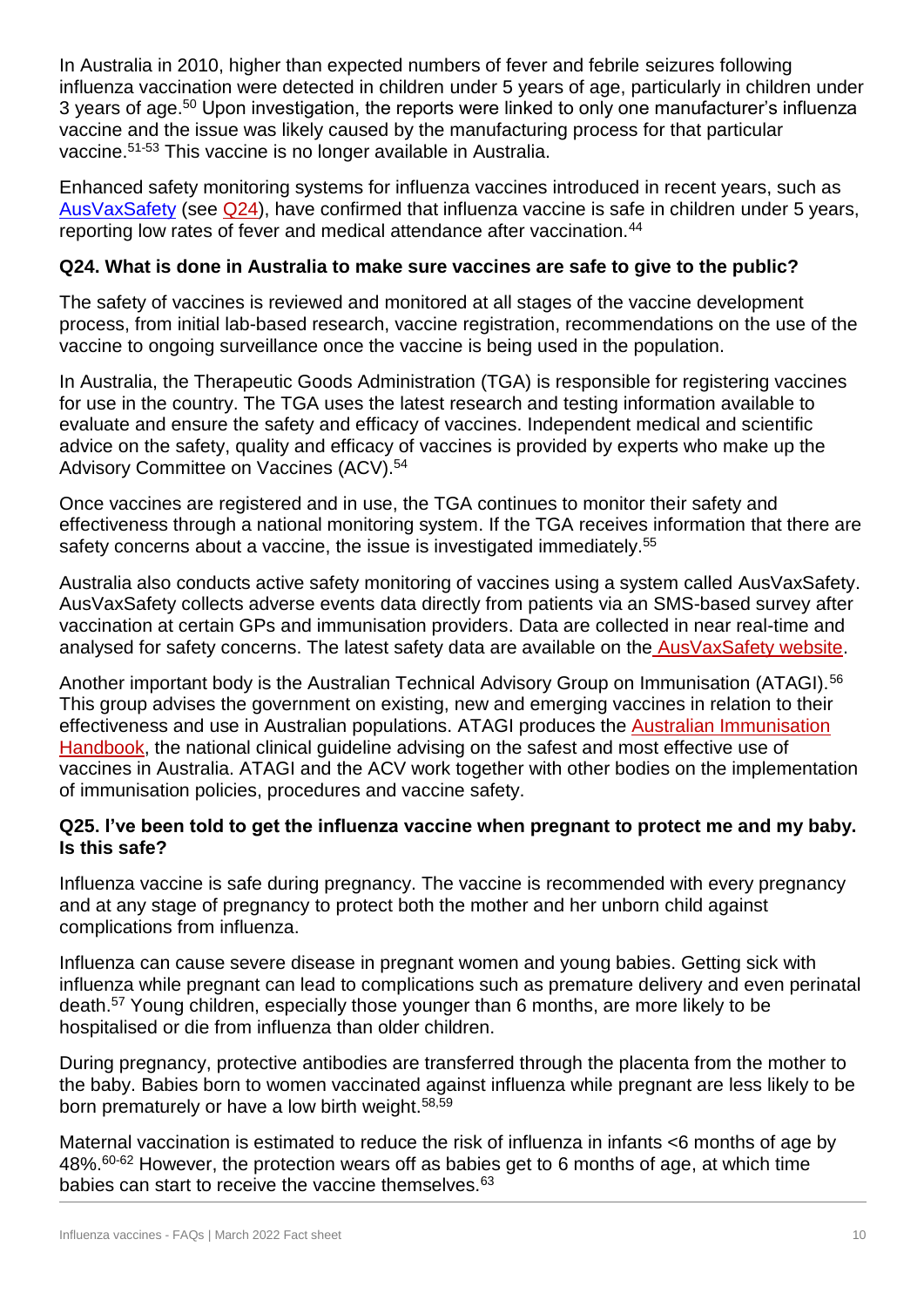Multiple safety studies have found no increase in foetal death, spontaneous abortion or congenital malformation after maternal influenza vaccination in pregnancy.<sup>58</sup> The frequency of expected adverse events after vaccination, like injection site reactions, is the same in both pregnant and non-pregnant women. Influenza vaccine is also safe when given to mothers who are breastfeeding and can provide protection to the baby through antibodies that are transferred to the baby in breastmilk.<sup>64</sup>

For pregnant women who received an influenza vaccine in 2021, revaccinate if the 2022 influenza vaccine becomes available before the end of pregnancy. For women who received an influenza vaccine before becoming pregnant, revaccinate during pregnancy to protect the unborn infant. Influenza vaccine can safely be given at the same time as pertussis vaccine.

# <span id="page-10-0"></span>**Q26. Can I get the influenza vaccine if I have an egg or a latex allergy?**

# **Egg allergy**

People with egg allergy can safely receive the influenza vaccine (which usually contain less than 1 microgram of egg protein per dose).

Reactions such as hives, angioedema (a skin reaction with swelling similar to hives) or anaphylaxis (severe allergic reaction) are rare side effects following influenza vaccination. They can be due to an allergic response to something in the vaccines, such as egg protein.

Recent studies have shown that people with egg allergy, including egg-induced anaphylaxis, have safely received the influenza vaccine.<sup>65,66</sup>

The Australasian Society of Clinical Immunology and Allergy (ASCIA) guidelines should be referred to for additional information on influenza vaccination of individuals with an allergy to eggs, including risk, dosage and observation period.<sup>67</sup>

# **Latex allergy**

Influenza vaccines used in Australia are latex-free and safe for use by people with a latex allergy or sensitivity. Although the product information for Fluarix Tetra and Fluad Quad state that some presentations of the vaccine cannot be considered latex-free, these presentations are not supplied in Australia.

#### <span id="page-10-1"></span>**Q27. Can the influenza vaccine be given to someone who has had Guillain-Barré syndrome?**

Guillain-Barré syndrome (GBS) is a rare disorder in which the immune system damages nerve cells, causing muscle weakness and sometimes paralysis. The symptoms usually last for a few weeks followed by a full or partial recovery. In very rare cases people have died of GBS. The risk of the syndrome increases with age and is greatest for those aged 50 years or older. Diagnosis of GBS is complex and must be made by a doctor.

A small increased risk of GBS was found in people given a specific influenza vaccine in the United States in 1976.<sup>68</sup> Since then, close monitoring has shown that GBS has occurred at a very low rate of less than 1 in 1 million doses of influenza vaccine.<sup>69</sup> Studies suggest that a person is more likely to get GBS from infection with the influenza virus than from the influenza vaccine.<sup>70</sup>

People with a history of GBS whose first episode was not after vaccination have an extremely low risk of recurrence of GBS after vaccination.<sup>71-73</sup> Vaccination is recommended for these people.

Vaccination is generally not recommended for people with a history of GBS whose first episode occurred within 6 weeks of influenza vaccination. There are limited data in people where the first episode occurred within 6 weeks of influenza vaccination (i.e. the first episode was possibly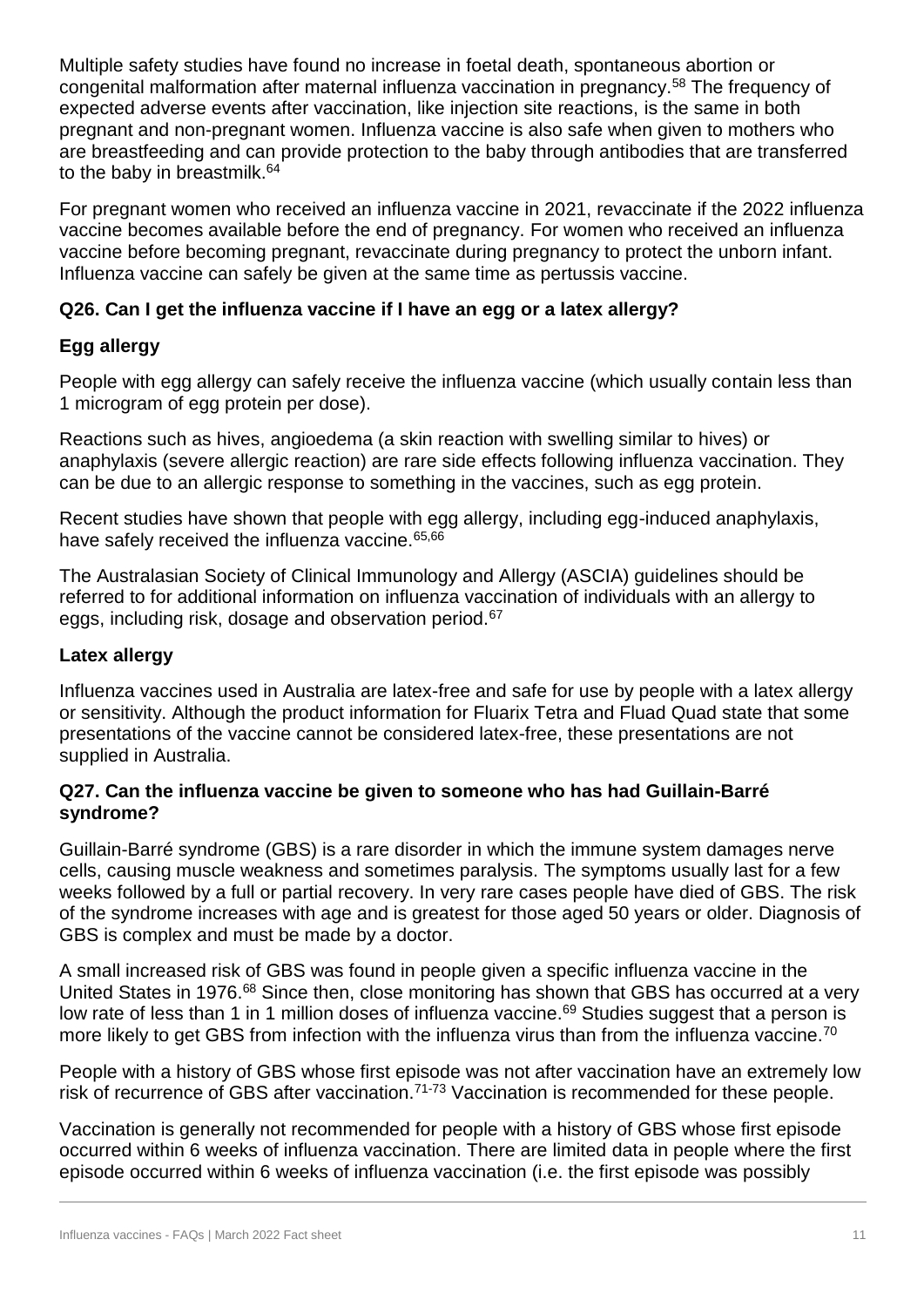triggered by the vaccine). In these people, discuss the potential for GBS recurrence if vaccinated, the potential for exacerbation following influenza infection, and other protective strategies (e.g. vaccination of household members). Vaccination can be considered in special circumstances.

# <span id="page-11-0"></span>**Q28. Can the influenza vaccine be given to someone taking immune checkpoint inhibitors?**

Immune checkpoint inhibitors are a class of monoclonal antibodies currently used in the treatment of a number of cancers, including metastatic melanoma, renal clear cell carcinoma, non-Hodgkin lymphoma, non-small cell lung cancer and other solid organ tumours.

Checkpoint inhibitors include:

- CTLA-4 inhibitors (such as ipilimumab)
- PD-1 and PD-L1 inhibitors (such as nivolumab or pembrolizumab)

People taking checkpoint inhibitors may have a higher risk of immune-related adverse events following immunisation with influenza vaccine.<sup>74</sup> Consult the person's treating oncologist about the risks and benefits of influenza vaccination in people taking treatments.

# **Additional resources for primary medical care/vaccination providers**

- [NCIRS Influenza vaccines for Australians fact sheet](http://ncirs.org.au/ncirs-fact-sheets-faqs/influenza-vaccines-australians)
- [Australian Technical Advisory Group on Immunisation \(ATAGI\) advice on seasonal](https://www.health.gov.au/resources/publications/atagi-advice-on-seasonal-influenza-vaccines-in-2022)  [influenza vaccines in 2022](https://www.health.gov.au/resources/publications/atagi-advice-on-seasonal-influenza-vaccines-in-2022)
- [Australian Government Department of Health immunisation website](https://www.health.gov.au/health-topics/immunisation)
- [National Immunisation Program schedule](https://www.health.gov.au/health-topics/immunisation/immunisation-throughout-life/national-immunisation-program-schedule)

# **References**

- 1. Eccles R. Understanding the symptoms of the common cold and influenza. The Lancet Infectious Diseases 2005;5:718-25.
- 2. Nichol KL, Lind A, Margolis KL, et al. The effectiveness of vaccination against influenza in healthy, working adults. New England Journal of Medicine 1995;333:889-93.
- 3. Li-Kim-Moy J, Yin JK, Patel C, et al. Australian vaccine preventable disease epidemiological review series: Influenza 2006 to 2015. Communicable Diseases Intelligence 2016;40:E482- 95.
- 4. Heikkinen T, Silvennoinen H, Peltola V, et al. Burden of influenza in children in the community. Journal of Infectious Diseases 2004;190:1369-73.
- 5. Newall AT, Scuffham PA. Influenza-related disease: the cost to the Australian healthcare system. Vaccine 2008;26:6818-23.
- 6. Mertz D, Kim TH, Johnstone J, et al. Populations at risk for severe or complicated influenza illness: systematic review and meta-analysis. BMJ 2013;347:f5061.
- 7. Rasmussen SA, Jamieson DJ, Uyeki TM. Effects of influenza on pregnant women and infants. American Journal of Obstetrics and Gynecology 2012;207(3 Suppl):S3-8.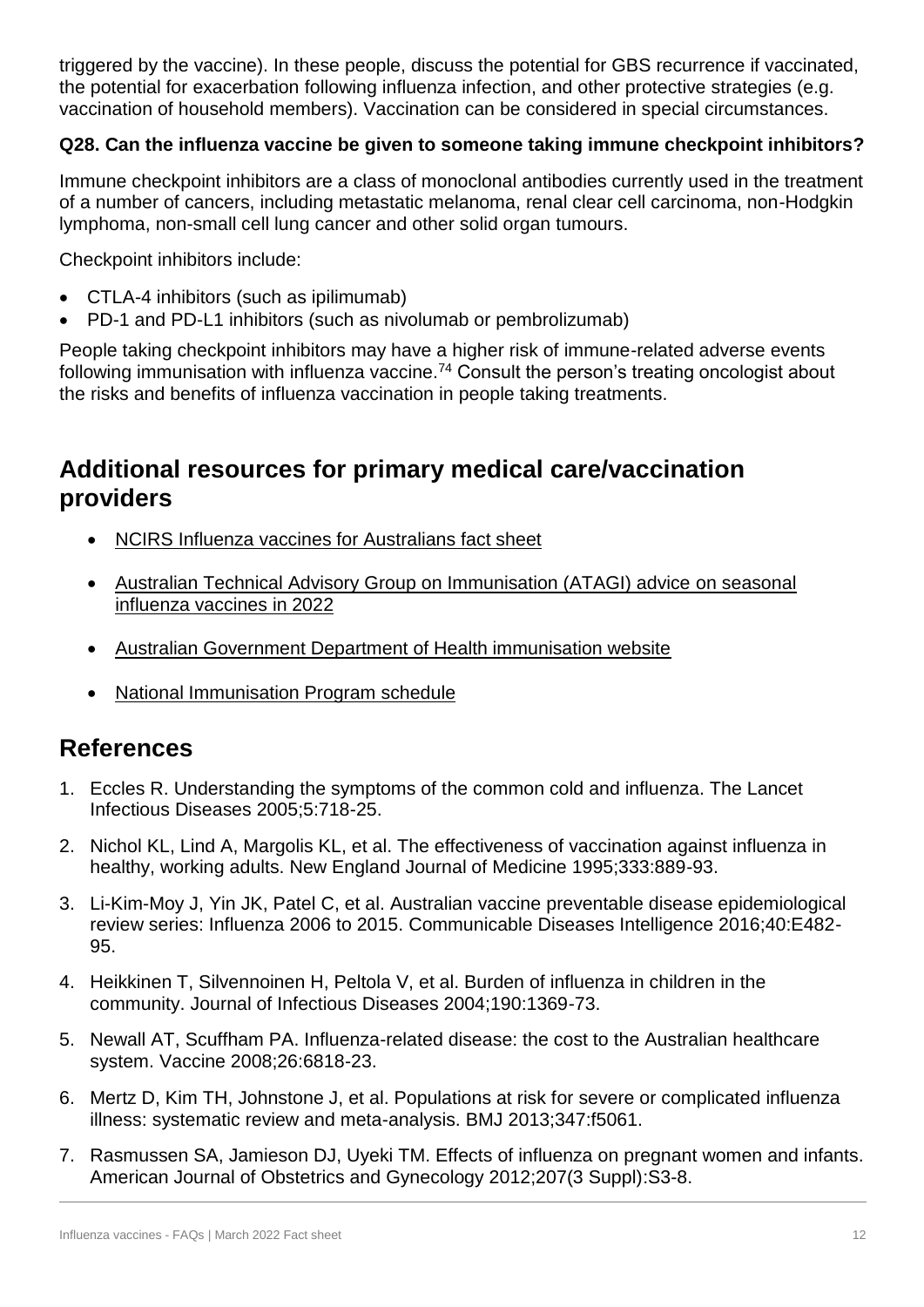- 8. Izurieta HS, Thompson WW, Kramarz P, et al. Influenza and the rates of hospitalization for respiratory disease among infants and young children. New England Journal of Medicine 2000;342:232-9.
- 9. Coffin SE, Zaoutis TE, Rosenquist AB, et al. Incidence, complications, and risk factors for prolonged stay in children hospitalized with community-acquired influenza. Pediatrics 2007;119:740-8.
- 10. Britton PN, Blyth CC, Macartney K, et al. The spectrum and burden of influenza-associated neurological disease in children: combined encephalitis and influenza sentinel site surveillance from Australia, 2013-2015. Clinical Infectious Diseases 2017;65:653-60.
- 11. Britton PN, Dale RC, Blyth CC, et al. Influenza-associated encephalitis/encephalopathy identified by the Australian Childhood Encephalitis Study 2013-2015. Pediatric Infectious Disease Journal 2017;36:1021-6.
- 12. Australian Technical Advisory Group on Immunisation (ATAGI). Australian Technical Advisory Group on Immunisation (ATAGI) advice for immunisation providers regarding the administration of seasonal influenza vaccines in 2018. Canberra: Australian Technical Advisory Group on Immunisation (ATAGI); 2018. (Accessed 5 April 2018). [https://beta.health.gov.au/resources/publications/atagi-advice-on-seasonal-influenza](https://beta.health.gov.au/resources/publications/atagi-advice-on-seasonal-influenza-vaccines-in-2018)[vaccines-in-2018](https://beta.health.gov.au/resources/publications/atagi-advice-on-seasonal-influenza-vaccines-in-2018)
- 13. Nolan TM. The Australian model of immunization advice and vaccine funding. Vaccine 2010;28 Suppl 1:A76-83.
- 14. Australian Technical Advisory Group on Immunisation (ATAGI). The Australian Immunisation Handbook 10th ed. Canberra: The Australian Government Department of Health and Ageing; 2018.
- 15. Steffen R. Influenza in travelers: epidemiology, risk, prevention, and control issues. Curr Infect Dis Rep 2010;12:181-5.
- 16. Marti F, Steffen R, Mutsch M. Influenza vaccine: a travelers' vaccine? Expert Review of Vaccines 2008;7:679-87.
- 17. Osterholm MT, Kelley NS, Sommer A, Belongia EA. Efficacy and effectiveness of influenza vaccines: a systematic review and meta-analysis. The Lancet Infectious Diseases 2012;12:36-44.
- 18. Blyth CC, Jacoby P, Effler PV, et al. Effectiveness of trivalent flu vaccine in healthy young children. Pediatrics 2014;133:e1218-25.
- 19. Jefferson T, Di Pietrantonj C, Al-Ansary LA, et al. Vaccines for preventing influenza in the elderly. Cochrane Database of Systematic Reviews 2010;(2):CD004876. doi:10.1002/14651858.CD004876.pub3.
- 20. Zambon MC, Stockton JD, Clewley JP, Fleming DM. Contribution of influenza and respiratory syncytial virus to community cases of influenza-like illness: an observational study. The Lancet 2001;358:1410-6.
- 21. Shay DK, Chillarige Y, Kelman J, et al. Comparative effectiveness of high-dose versus standard-dose influenza vaccines among US Medicare beneficiaries in preventing postinfluenza deaths during 2012-2013 and 2013-2014. Journal of Infectious Diseases 2017;215:510-7.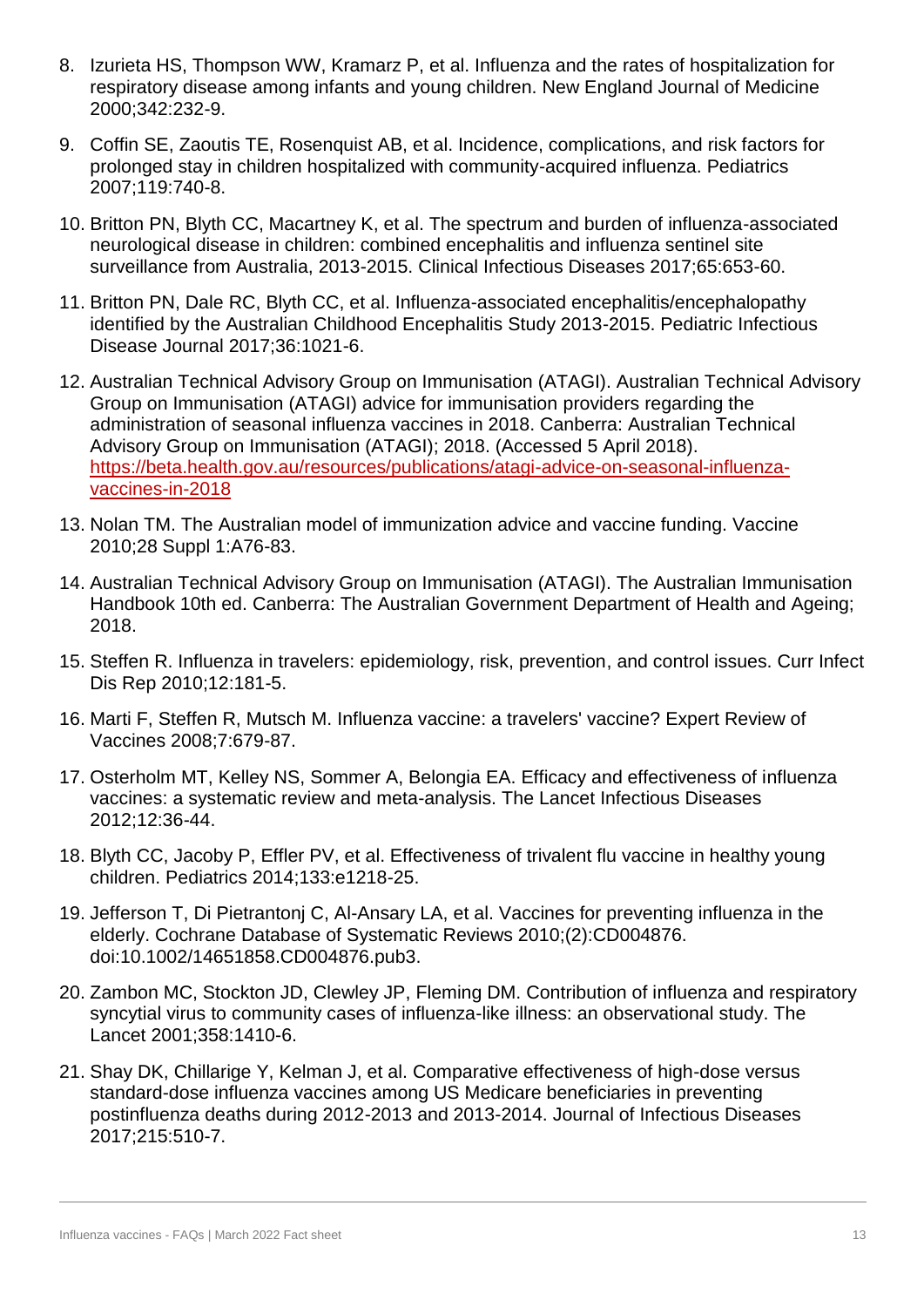- 22. Young-Xu Y, Thornton Snider J, Mahmud SM, et al. High-dose influenza vaccination and mortality among predominantly male, white, senior veterans, United States, 2012/13 to 2014/15. Euro Surveillance 2020;25.
- 23. Izurieta HS, Chillarige Y, Kelman J, et al. Relative effectiveness of influenza vaccines among the United States elderly, 2018-2019. Journal of Infectious Diseases 2020;222:278-87.
- 24. Izurieta HS, Lu M, Kelman J, et al. Comparative effectiveness of influenza vaccines among US Medicare beneficiaries ages 65 years and older during the 2019-2020 season. Clinical Infectious Diseases 2021;73:e4251-e9.
- 25. Pepin S, Nicolas JF, Szymanski H, et al. Immunogenicity and safety of a quadrivalent highdose inactivated influenza vaccine compared with a standard-dose quadrivalent influenza vaccine in healthy people aged 60 years or older: a randomized Phase III trial. Human Vaccine Immunotherapy 2021;17:5475-86.
- 26. Cowling BJ, Thompson MG, Ng TWY, et al. Comparative reactogenicity of enhanced influenza vaccines in older adults. Journal of Infectious Diseases 2020;222:1383-91.
- 27. Pillsbury AJ, Fathima P, Quinn HE, et al. Comparative postmarket safety profile of adjuvanted and high-dose influenza vaccines in individuals 65 years or older. JAMA Network Open 2020;3:e204079.
- 28. Schmader KE, Liu CK, Harrington T, et al. Safety, reactogenicity, and health-related quality of life after trivalent adjuvanted vs trivalent high-dose inactivated influenza vaccines in older adults: A randomized clinical trial. JAMA Network Open 2021;4:e2031266.
- 29. Belongia EA, Sundaram ME, McClure DL, et al. Waning vaccine protection against influenza A (H3N2) illness in children and older adults during a single season. Vaccine 2015;33:246-51.
- 30. Sullivan SG, Komadina N, Grant K, et al. Influenza vaccine effectiveness during the 2012 influenza season in Victoria, Australia: influences of waning immunity and vaccine match. Journal of Medical Virology 2014;86:1017-25.
- 31. Buxton JA, Skowronski DM, Ng H, et al. Influenza revaccination of elderly travelers: antibody response to single influenza vaccination and revaccination at 12 weeks. Journal of Infectious Diseases 2001;184:188-91.
- 32. Gross PA, Weksler ME, Quinnan GV, Jr., et al. Immunization of elderly people with two doses of influenza vaccine. Journal of Clinical Microbiology 1987;25:1763-5.
- 33. Nichol KL. Booster doses of influenza vaccine. JAMA 1996;276:1857.
- 34. Roos-van Eijndhoven DG, Cools HJM, Westendorp RGJ, et al. Randomized controlled trial of seroresponses to double dose and booster influenza vaccination in frail elderly subjects. Journal of Medical Virology 2001;63:293-8.
- 35. Wu NC, Zost SJ, Thompson AJ, et al. A structural explanation for the low effectiveness of the seasonal influenza H3N2 vaccine. PLoS Pathog 2017;13:e1006682.
- 36. Zost SJ, Parkhouse K, Gumina ME, et al. Contemporary H3N2 influenza viruses have a glycosylation site that alters binding of antibodies elicited by egg-adapted vaccine strains. Proceedings of the National Academy of Sciences of the United States of America 2017;114:12578-83.
- 37. Bruxvoort KJ, Luo Y, Ackerson B, et al. Comparison of vaccine effectiveness against influenza hospitalization of cell-based and egg-based influenza vaccines, 2017-2018. Vaccine 2019;37:5807-11.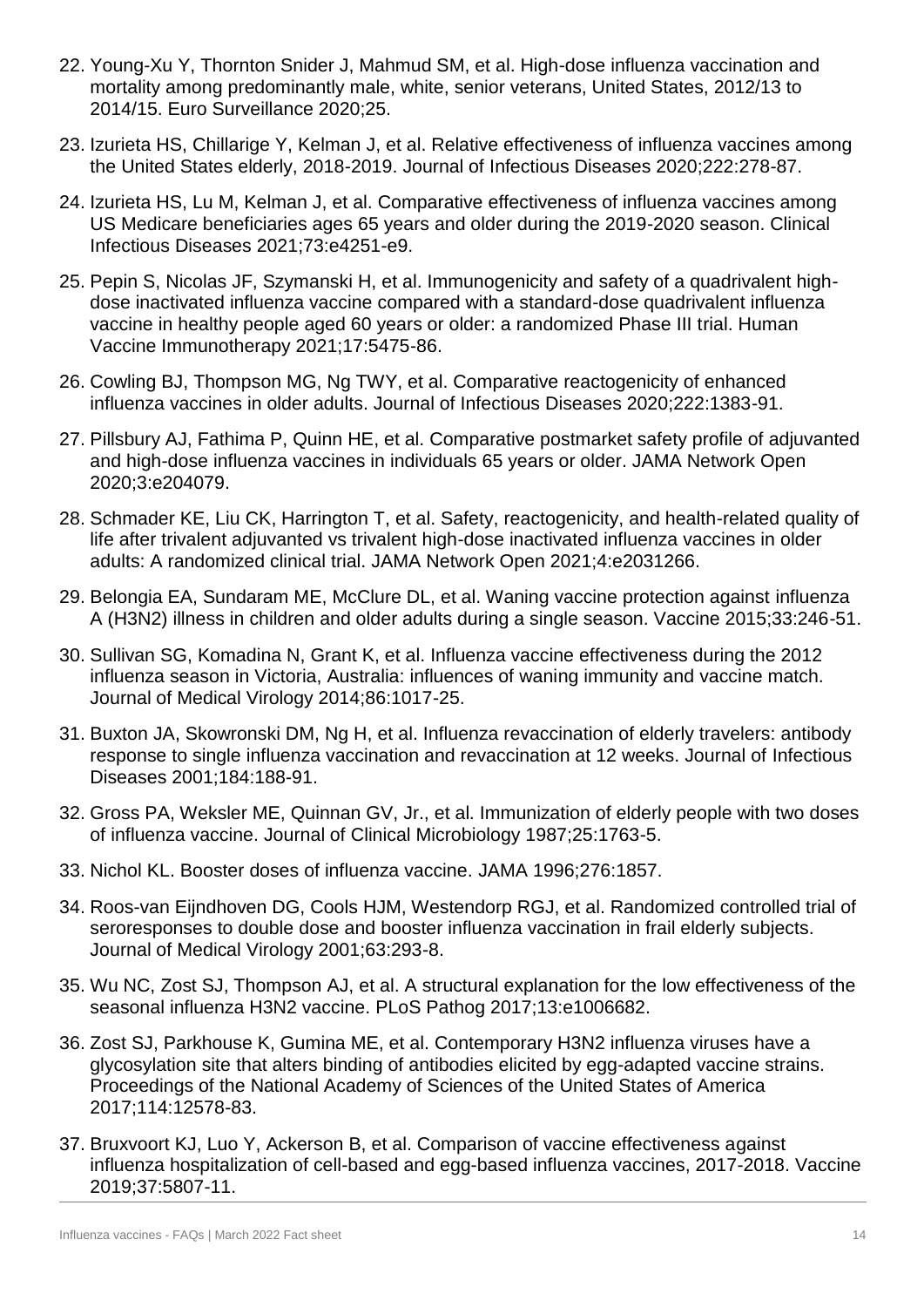- 38. Divino V, Krishnarajah G, Pelton SI, et al. A real-world study evaluating the relative vaccine effectiveness of a cell-based quadrivalent influenza vaccine compared to egg-based quadrivalent influenza vaccine in the US during the 2017-18 influenza season. Vaccine 2020;38:6334-43.
- 39. Krishnarajah G, Divino V, Postma MJ, et al. Clinical and Economic Outcomes Associated with Cell-Based Quadrivalent Influenza Vaccine vs. Standard-Dose Egg-Based Quadrivalent Influenza Vaccines during the 2018-19 Influenza Season in the United States. Vaccines (Basel) 2021;9.
- 40. Nolan T, Chotpitayasunondh T, Capeding MR, et al. Safety and tolerability of a cell culture derived trivalent subunit inactivated influenza vaccine administered to healthy children and adolescents: A Phase III, randomized, multicenter, observer-blind study. Vaccine 2016;34:230-6.
- 41. Ambrozaitis A, Groth N, Bugarini R, et al. A novel mammalian cell-culture technique for consistent production of a well-tolerated and immunogenic trivalent subunit influenza vaccine. Vaccine 2009;27:6022-9.
- 42. Gross PA, Ennis FA, Gaerlan PF, et al. A controlled double-blind comparison of reactogenicity, immunogenicity, and protective efficacy of whole-virus and split-product influenza vaccines in children. Journal of Infectious Diseases 1977;136:623-32.
- 43. Mahajan D, Roomiani I, Gold MS, et al. Annual report: surveillance of adverse events following immunisation in Australia, 2009. Communicable Diseases Intelligence 2010;34:259- 76.
- 44. Pillsbury A, Quinn H, Cashman P, Leeb A, Macartney K. Active SMS-based influenza vaccine safety surveillance in Australian children. Vaccine 2017;35:7101-6.
- 45. Patel N, Ram D, Swiderska N, et al. Febrile seizures. BMJ 2015;351:h4240.
- 46. Waruiru C, Appleton R. Febrile seizures: an update. Archives of Disease in Childhood 2004;89:751-6.
- 47. Francis JR, Richmond P, Robins C, et al. An observational study of febrile seizures: the importance of viral infection and immunization. BMC Pediatr 2016;16:202.
- 48. Li-Kim-Moy J, Yin JK, Blyth CC, et al. Influenza hospitalizations in Australian children. Epidemiology and Infection 2017;145:1451-60.
- 49. Tse A, Tseng HF, Greene SK, Vellozzi C, Lee GM. Signal identification and evaluation for risk of febrile seizures in children following trivalent inactivated influenza vaccine in the Vaccine Safety Datalink Project, 2010–2011. Vaccine 2012;30:2024-31.
- 50. Armstrong PK, Dowse GK, Effler PV, et al. Epidemiological study of severe febrile reactions in young children in Western Australia caused by a 2010 trivalent inactivated influenza vaccine. BMJ Open 2011;1:e000016.
- 51. Australian Government Department of Health, Therapeutic Goods Administration. Seasonal flu vaccine: Investigation into febrile reactions in young children following 2010 seasonal trivalent influenza vaccination. Status report as at 2 July 2010 (updated 24 September 2010). (Accessed 20 March 2019). [http://www.tga.gov.au/alert/seasonal-flu-vaccine-investigation](http://www.tga.gov.au/alert/seasonal-flu-vaccine-investigation-febrile-reactions-young-children-following-2010-seasonal-trivalent-influenza-vaccination)[febrile-reactions-young-children-following-2010-seasonal-trivalent-influenza-vaccination](http://www.tga.gov.au/alert/seasonal-flu-vaccine-investigation-febrile-reactions-young-children-following-2010-seasonal-trivalent-influenza-vaccination)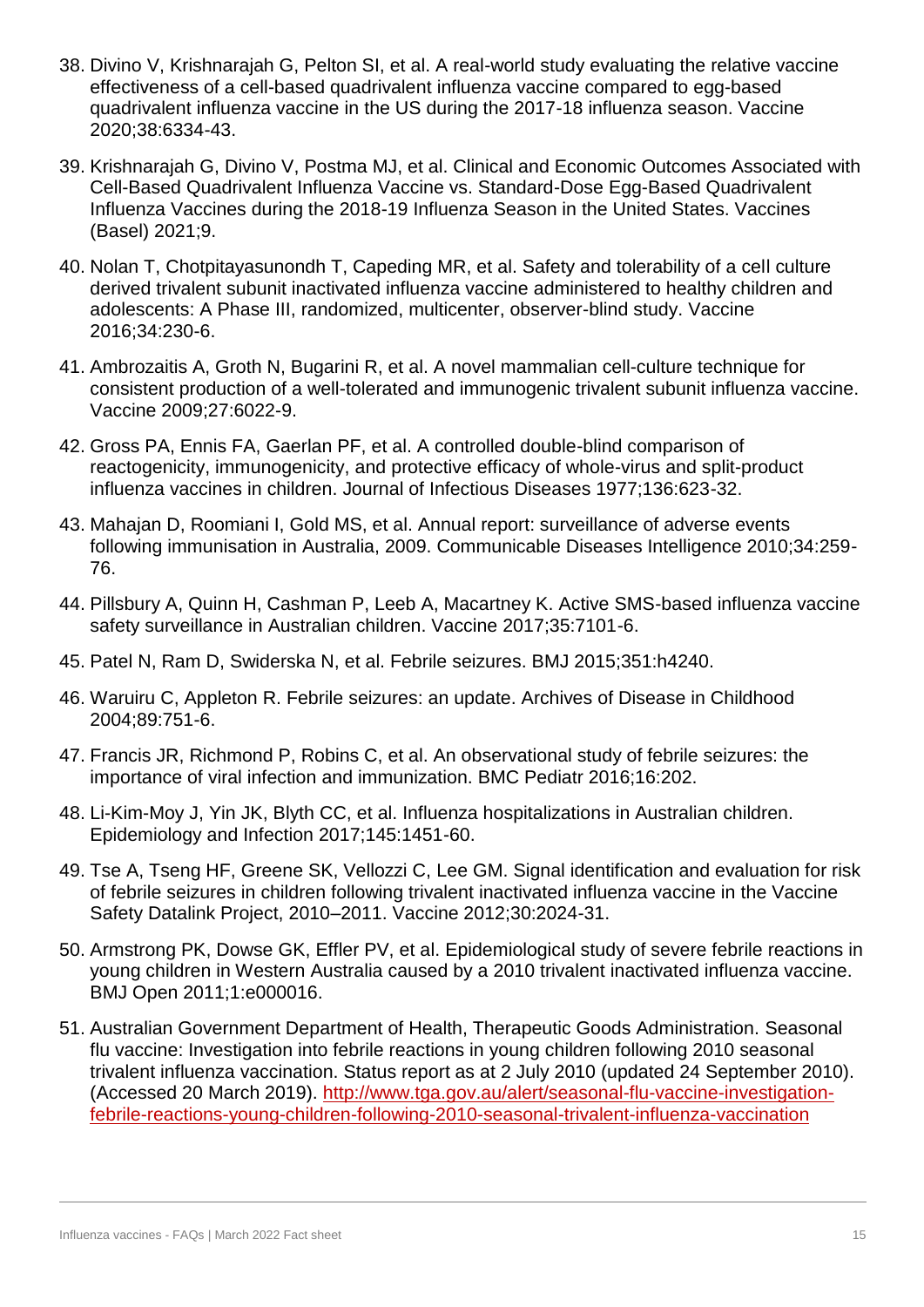- 52. Rockman S, Becher D, Dyson A, et al. Role of viral RNA and lipid in the adverse events associated with the 2010 Southern Hemisphere trivalent influenza vaccine. Vaccine 2014;32:3869-76.
- 53. Rockman S, Dyson A, Koernig S, et al. Evaluation of the bioactivity of influenza vaccine strains in vitro suggests that the introduction of new strains in the 2010 Southern Hemisphere trivalent influenza vaccine is associated with adverse events. Vaccine 2014;32:3861-8.
- 54. Therapeutic Goods Administration (TGA). Advisory Committee on Vaccines (ACV) (Accessed 9 March 2018).<http://www.tga.gov.au/committee/advisory-committee-vaccines-acv>
- 55. Australian Government Department of Health and Ageing. Are vaccines safe. Canberra: 2018. (Accessed 9 March 2018). [https://beta.health.gov.au/topics/immunisation/getting-started/are](https://beta.health.gov.au/topics/immunisation/getting-started/are-vaccines-safe)[vaccines-safe](https://beta.health.gov.au/topics/immunisation/getting-started/are-vaccines-safe)
- 56. Australian Government Department of Health and Ageing. Australian Technical Advisory Group on Immunisation (ATAGI). (Accessed 9 March 2018). [https://beta.health.gov.au/committees-and-groups/australian-technical-advisory-group-on](https://beta.health.gov.au/committees-and-groups/australian-technical-advisory-group-on-immunisation)**[immunisation](https://beta.health.gov.au/committees-and-groups/australian-technical-advisory-group-on-immunisation)**
- 57. McMillan M, Porritt K, Kralik D, Costi L, Marshall H. Influenza vaccination during pregnancy: a systematic review of fetal death, spontaneous abortion, and congenital malformation safety outcomes. Vaccine 2015;33:2108-17.
- 58. Fell DB, Dodds L, MacDonald NE, Allen VM, McNeil S. Influenza vaccination and fetal and neonatal outcomes. Expert Review of Vaccines 2013;12:1417-30.
- 59. Legge A, Dodds L, MacDonald NE, Scott J, McNeil S. Rates and determinants of seasonal influenza vaccination in pregnancy and association with neonatal outcomes. Canadian Medical Association Journal 2014;186:E157-64.
- 60. Benowitz I, Esposito DB, Gracey KD, Shapiro ED, Vázquez M. Influenza vaccine given to pregnant women reduces hospitalization due to influenza in their infants. Clinical Infectious Diseases 2010;51:1355-61.
- 61. Nunes MC, Madhi SA. Influenza vaccination during pregnancy for prevention of influenza confirmed illness in the infants: a systematic review and meta-analysis. Human vaccines & immunotherapeutics 2017:1-9.
- 62. Zaman K, Roy E, Arifeen SE, et al. Effectiveness of maternal influenza immunization in mothers and infants. New England Journal of Medicine 2008;359:1555-64.
- 63. Nunes MC, Cutland CL, Jones S, et al. Duration of infant protection against influenza illness conferred by maternal immunization: secondary analysis of a randomized clinical trial. JAMA Pediatrics 2016;170:840-7.
- 64. Brady RC, Jackson LA, Frey SE, et al. Randomized trial comparing the safety and antibody responses to live attenuated versus inactivated influenza vaccine when administered to breastfeeding women. Vaccine 2018;36:4663-71.
- 65. Des Roches A, Paradis L, Gagnon R, et al. Egg-allergic patients can be safely vaccinated against influenza. Journal of Allergy and Clinical Immunology 2012;130:1213-6.e1.
- 66. Greenhawt MJ, Li JT, Bernstein DI, et al. Administering influenza vaccine to egg allergic recipients: a focused practice parameter update. Annals of Allergy, Asthma and Immunology 2011;106:11-6.